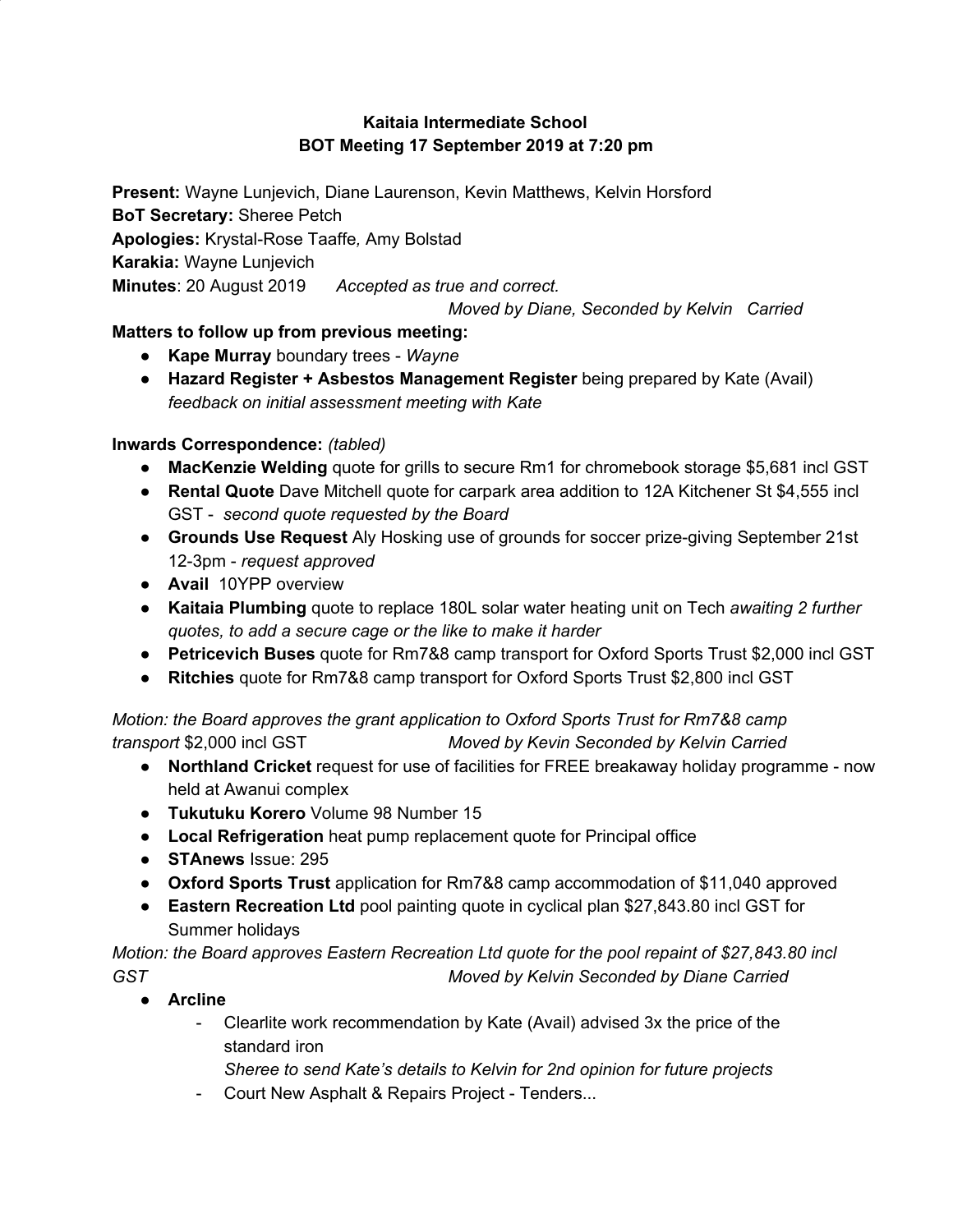Far North Roading \$72,365.13 plus GST Robinson Asphalts \$94,720 plus GST *Decision moved to next meeting allowing time to review documents by the BoT*

## **Outwards Correspondence:**

- **● Avail** PM contract signed
- **● SchoolDocs** advisory: Emergency Planning & Procedures changes *emailed 13th Sept*

### *Motion: Inwards correspondence accepted, outwards approved*

*Moved by Diane Seconded by Kelvin Carried*

As at 31 August 2019 we have spent 56% of what was budgeted for the year You have used 62% of your Salaries Budget for the year to date This compares with 67% of the calendar year gone

Actual available funds as at 31 August \$513,334 Budgeted Available funds as at 31 August \$329,712

### *NB: items of significance*

**Income**

**Financial Report:**

- **● 0143** Staff banking year end wash-up *YTD \$0, Budgeted \$1,000*
- **● 0153** GSE-IRF *YTD \$0, Budgeted \$7,000*
- **● 0160** Misc Grants Assistive technology YTD \$479, Budgeted \$20,000
- **● 0223** Fundraising Magazine YTD \$0, Budgeted \$800
- **● 0260** Ineligible Bus Pupils YTD \$487, Budget \$3,000
- **● 0295** Misc YTD \$52, Budgeted \$2,000

### **Expenditure**

- *●* **1165** *School Docs - moved and approves an overrun of \$1,617 for School Docs annual fee May meeting*
- **● 2807** Annual 10YPP Arcline project management charges for
	- \$1,550 courts/carpark upgrade
	- \$300 5YA amendment
- **● 3020** Staff Dev course fees \$3,900 *- incorrect coding corrected 0312 AIMs accom*
- *●* **3045** *CoL - ins/out offset code 0163*
- **3419** Disc. Anc. SES Funded \$23,488 *offset with Spec Ed grants*
- *●* **3721** *Furniture grant - \$799 under asset threshold Rm2&4 furniture (offset to C510)*
- *●* **4901** *50th Reunion - bartender payment delay in receiving bank acc details for payment*

### **Financial Position**

- *● C510 Rm2&4 furniture*
- **● C515** ICT Capital Purchases
	- \$16,478.22 offset Pub Charity grant 45x chromebooks